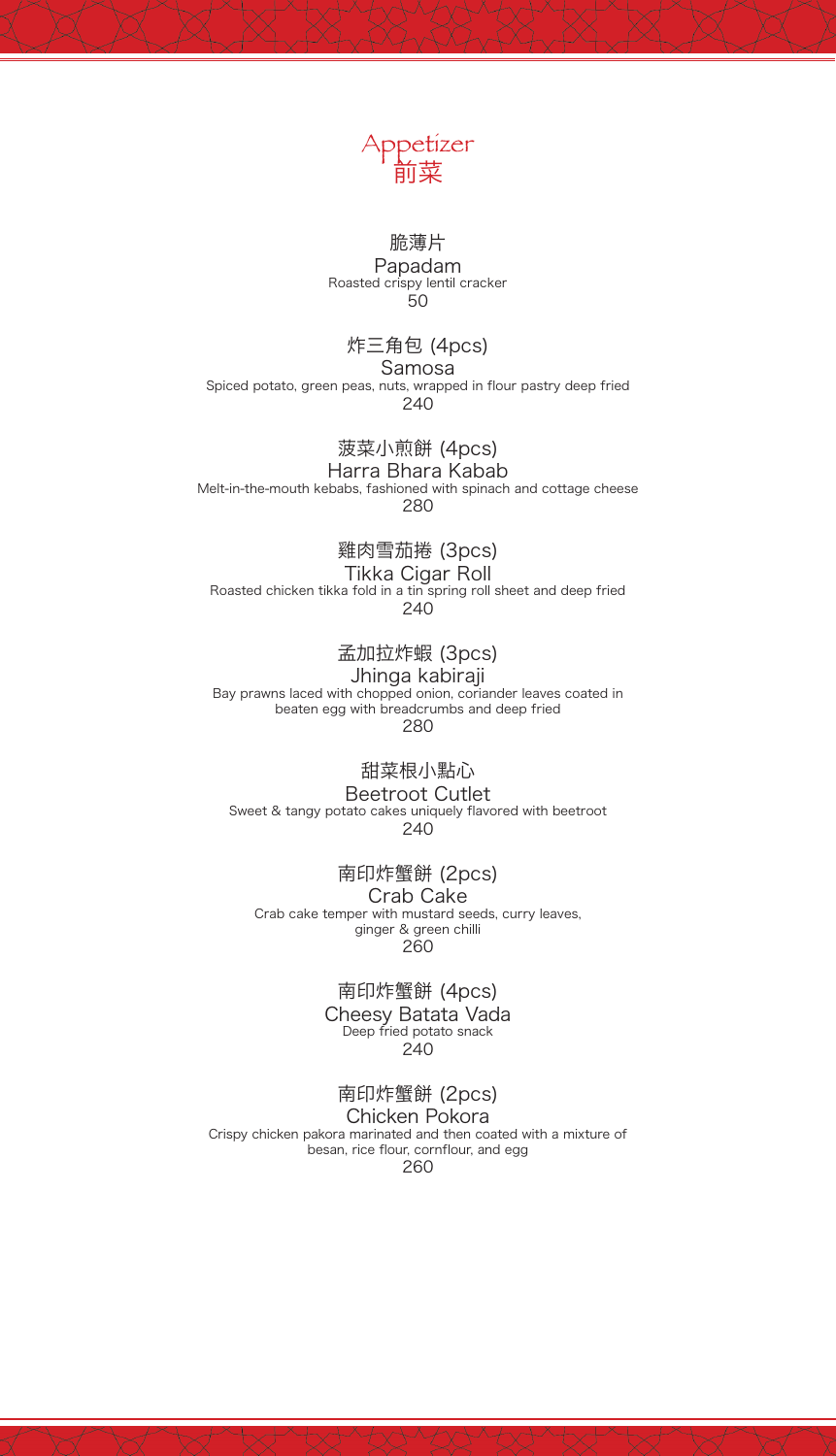

#### 馬鈴薯小點心 (3pcs) Chole Ki Tikki Potato cake stuffed with lentil, served with chickpea curry and chutney 270

### 德里脆餅點心 (4pcs)

## Katori Papdi Chaat

Crisps fritters dressed garbanzo beans, potatoes, yogurt, tamarind chutney & spices

#### 240

#### 帕尼普里爆炸脆球 (4Shot) Pani Puri Shot

Puffed hollow biscuits, potatoes and garbanzo beans, served with flavor water 200

優格脆球點心 Dahi Puchka Puffed hollow biscuits filled with chick peas curry and splashed with yoghurt and chutneys 200



# 香料小黃瓜沙拉

Chucumber

Combination of cucumber, onion, tomato tossed in masala vinaigrette dressing topped with toasted peanuts

140

### 酸奶沙拉 Raita(Choice of / Boondi/ Mix vegetable)

Yogurt flavored with cumin and coriander spices (雞豆球/蕃茄小黃瓜) 150

#### 鸚嘴豆沙拉

Channa Chaat A lip smacking tangy, savory delightfully light chickpeas salad with flavorful Indian spices 150

#### 生洋蔥 Onion 60

Soup

今日湯品 Soup of the Day 160

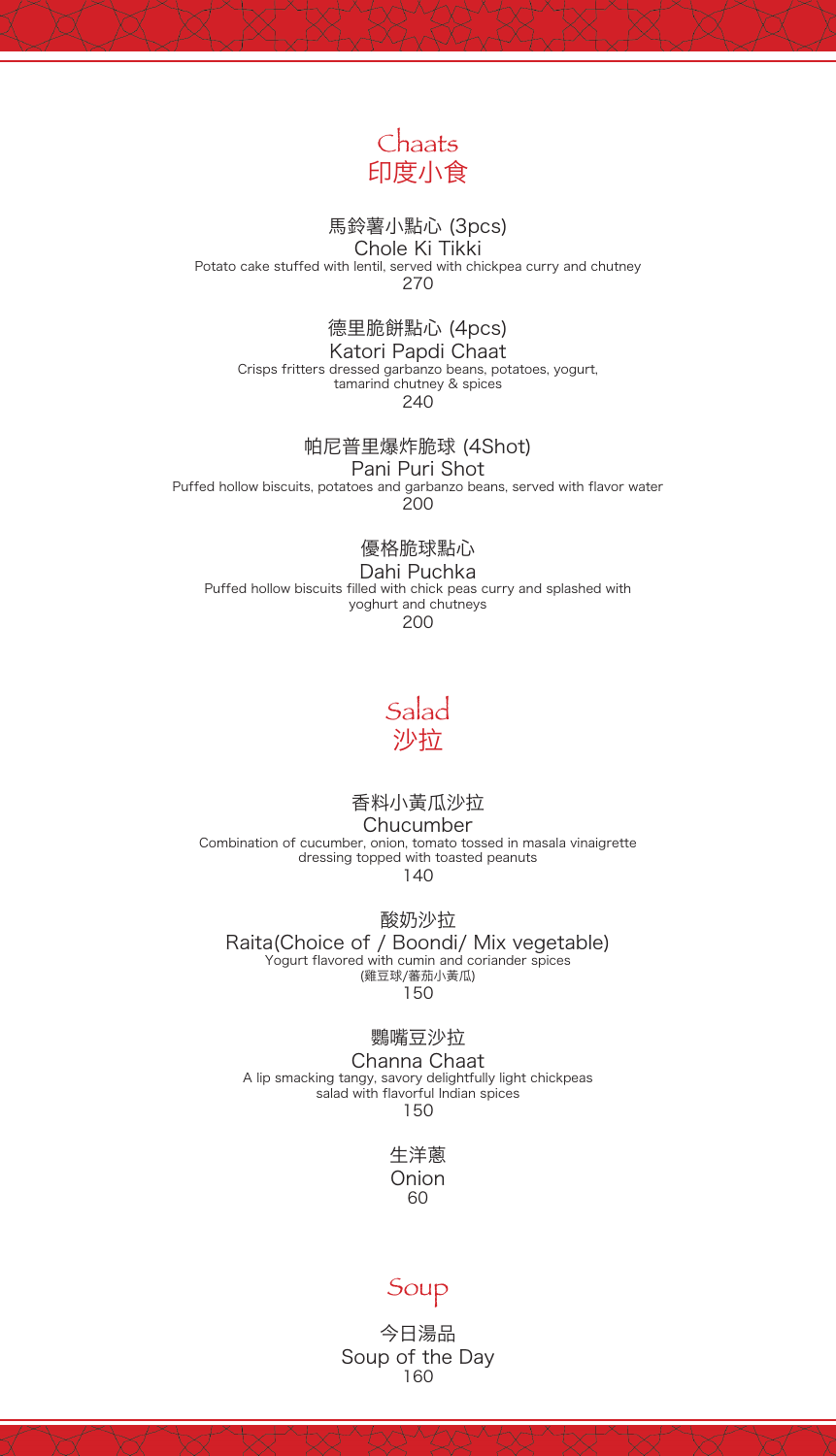

#### 坦都烤雞腿 Chicken Tandoori Chicken leg marinated in yogurt, ground spices and fenugreek 490

### 窯烤嫩雞塊 Murgh Kababs

Chicken thigh marinade in royal cumin enriched cream, cheddar and brown garlic

460

### 旁遮普烤雞塊 Bhatti Bhuna Murgh

Chicken thigh reserved overnight in a yogurt, roasted onion and a melange of gramflour spices

460

#### 碳烤雞塊 Murgh Tikka Boneless chicken breast marinade in yogurt and spices 450

#### 奶油香草烤雞塊 Murgh Cheese Cream Tikka Morsels of chicken marinated in yogurt, cashew nut and cheese 460

## 碳烤碎羊肉

### Seekh Kababs

Minced lamb blended with fresh herbs and spices then skewered in a tandoor oven

480

### 煙燻法式小羊排

### Chaap Taajdar

Lamb rack chops, infused with cloves, cinnamon, cardamom, bay leaves

580

#### 碳烤小牛肋排 Mulāyama Veal Chaap

#### Veal rib chop marinated with nut, yogurt and cardamon

620

#### 坦都烤蝦

## Tandoori Jhinga

Prawns, refreshingly marinated in a citric blend of lemon, ajwain 590

#### 窯烤香料魚塊 Panipat Fish Tikka Fish marinated in spices, yoghurt and mustard 480

### 切達起司嫩香菇

### Shabnam Ke Moti Mushrooms, stuffed with cottage cheese and grated mushroom

390

#### 卡拉瑪塔橄欖火烤印度乳酪 Achari Olives Paneer Tikka

Kalamata olives marinated with cottage cheese, infused with spice glazed in a tandoor oven 450

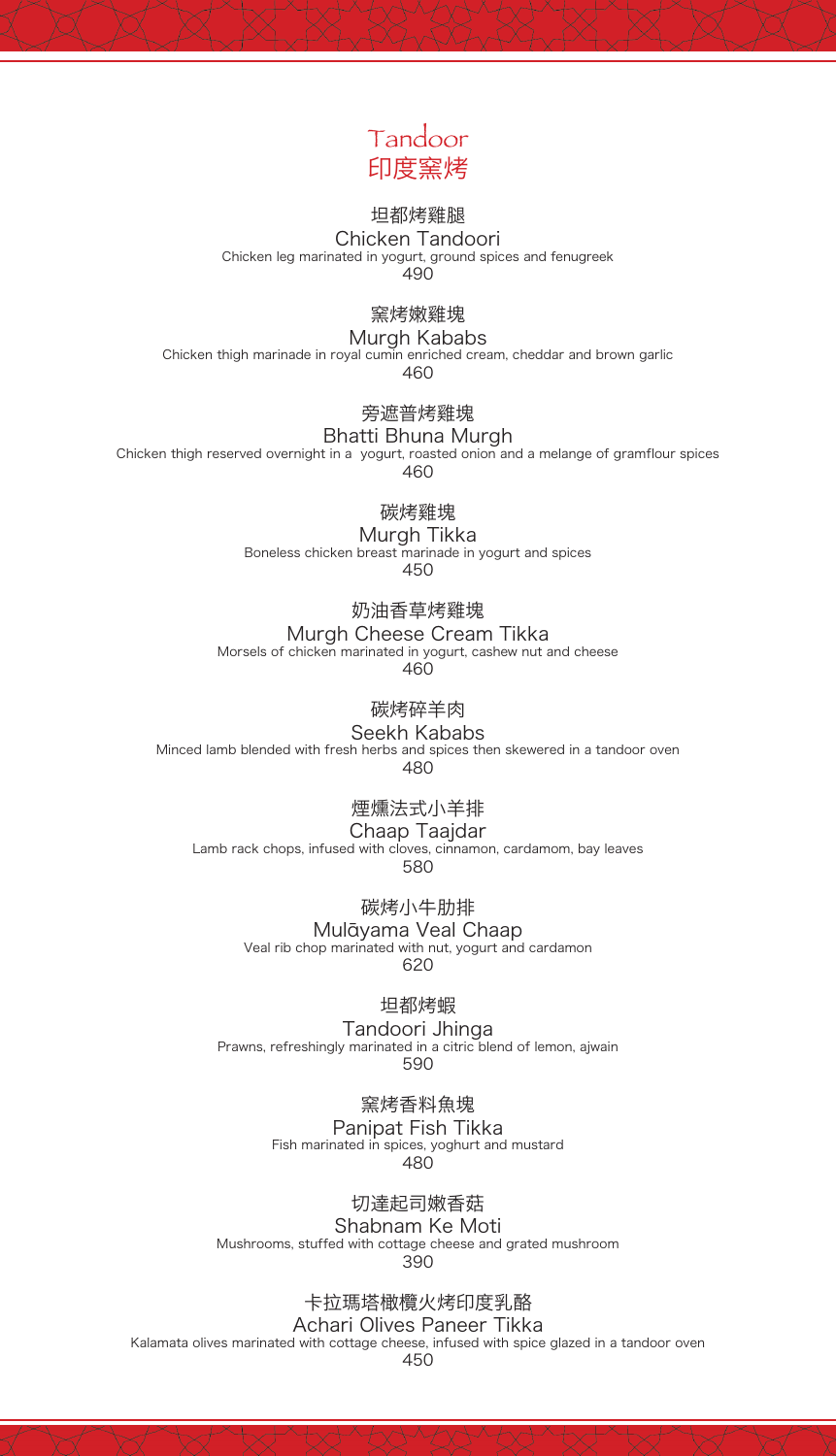# Poultry, Lamb & Beef 肉類咖哩

## 香料咖哩雞

Chicken Curry Chicken thigh cooked with tomato and spice flavour with fresh curry leaves 460

#### 番紅花咖哩雞 Mughlai Saffron Chicken

Chicken thigh cooked with nut, cream in mild spices flavour with saffron

460

### 香草奶油雞

### Murgh Lababdar

Roasted cheese cream tikka, cook in rich cream and butter gravy

460

## 奶油烤雞丁咖哩 Butter Chicken

Grilled chicken tikka, simmered in buttery smooth tomato gravy and dried fenugreek 460

### 菠菜雞肉

Hariyali Murgh Chicken thigh cooked in spinach, coriander and green chili puree

460

烤雞丁咖哩 Murgh Tikka Masala Roasted chicken cubes cooked in tomato masala 450

## 羅甘香料羊肉

### Kashmiri Lamb Rogan Josh

Lamb delicacy from Kashmir, with special aromatic herbs from the valley itself

480



### Lamb Pasanda

Lamb prepared in ground spices and top with cream

490

#### 小羊膝咖哩 Dum ki nalli Slow cooked lamb shank curry 500

碎羊肉咖哩 Keema Gosht Minced lamb prepared in cumin seed and ground spices 480

#### 香料牛肉咖哩 Gorur Mangsho Curry Slow-braised beef in a rich, aromatic gravy of caramelized onions and spices 500

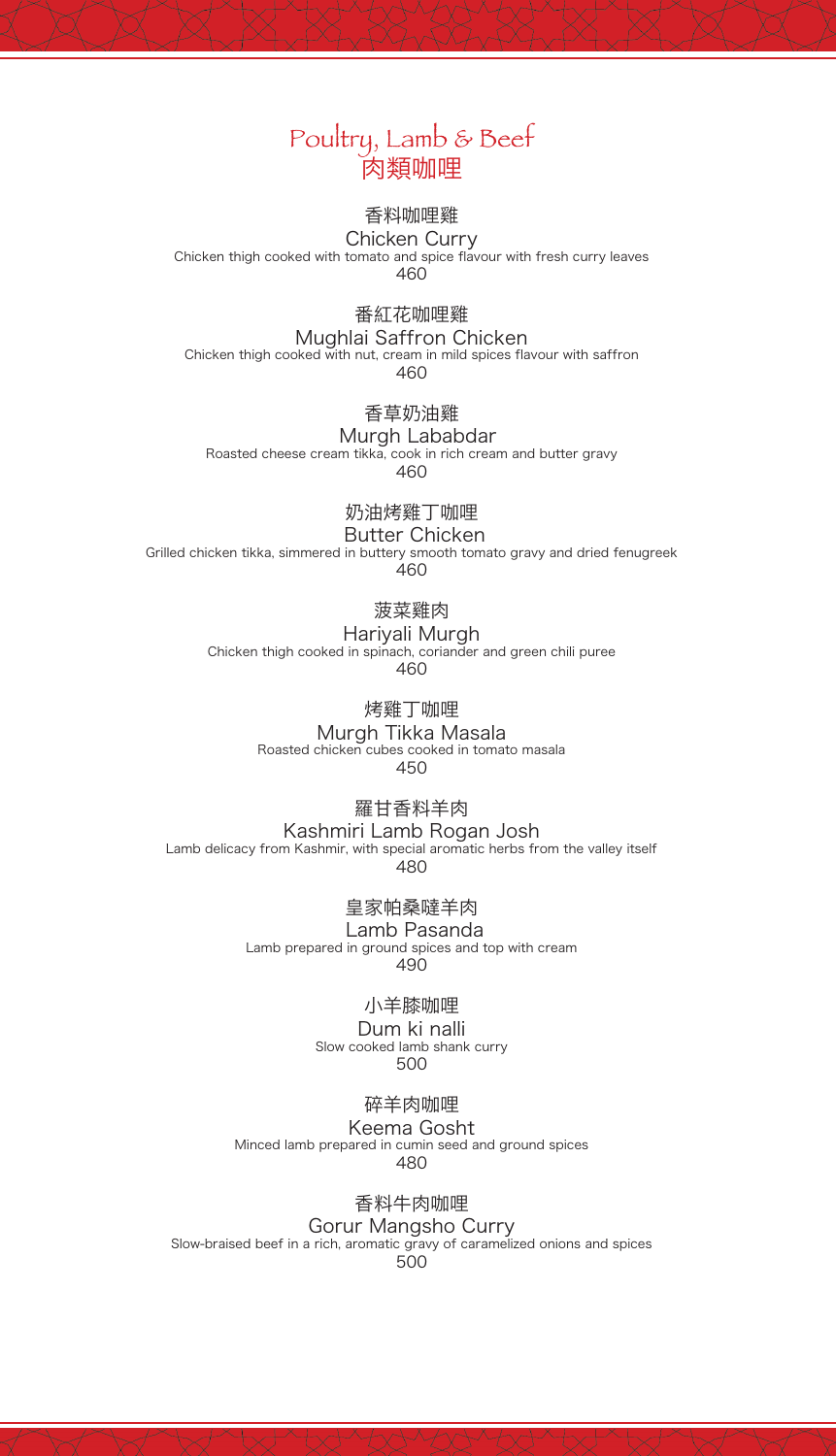

#### 瑪沙拉咖哩魚 Machi Masala Fish prepared in rich aromatic spices flavored with cumin and curry leaves 520

#### 孟加拉咖哩魚 Katla Macher Jhal Fish cooked in masala 520

#### 椰子咖哩蝦

Jhinga Nariyal Bay Prawns flavour with coconuts and mustard seed

#### 蘆筍香料炒黑美人蝦 Asparagus Prawn Shrimp shallots, curry leaves, pepper & chillies 540

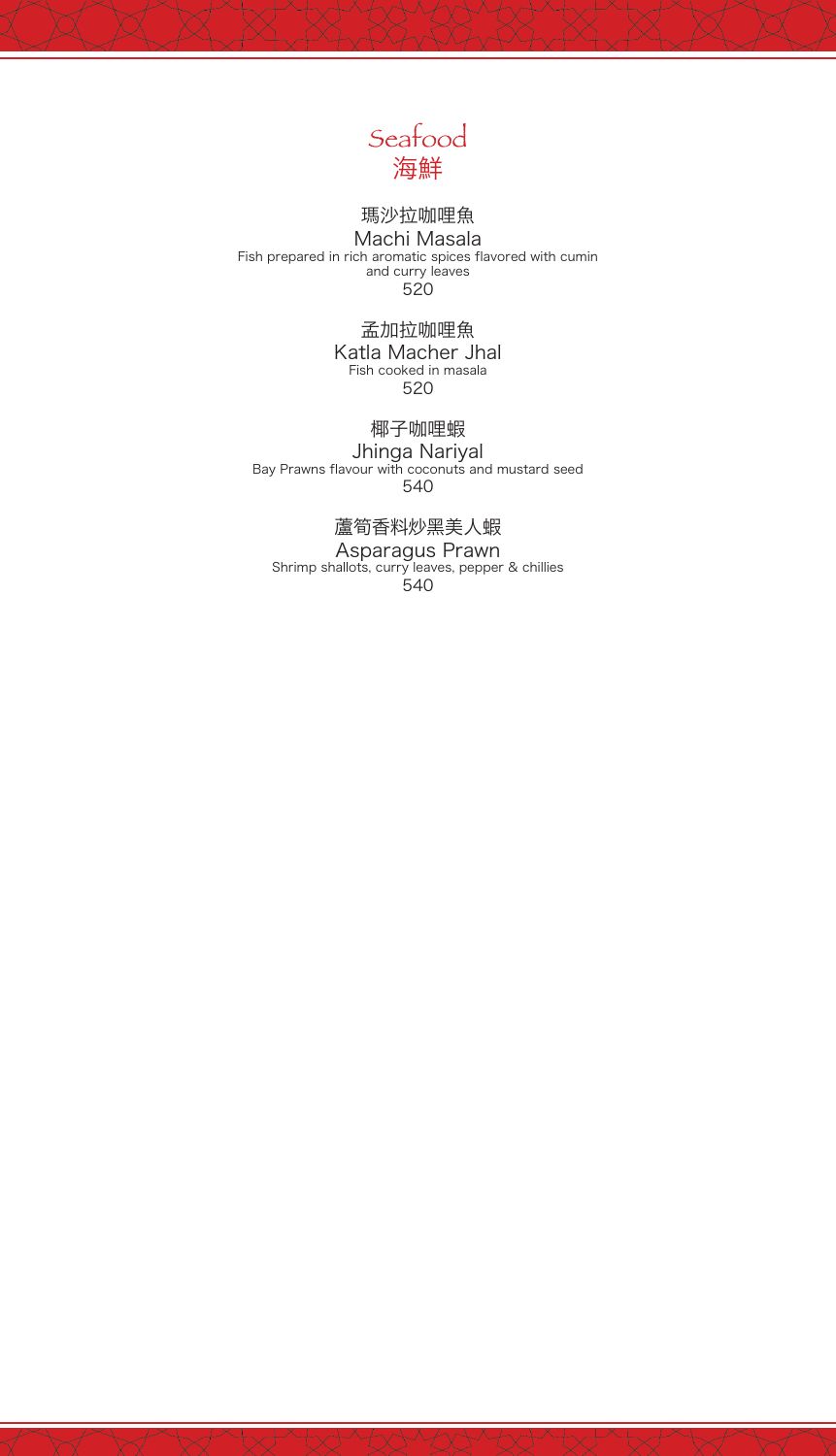

#### 香料秋葵(季節限定) Bhindi Achar (seasonal) Fresh okra gently tossed with onions in tangy pickle 320

#### 印式炒蔬菜 Subji Jalfrezi Assorted vegetables tempered with cumin and spices 380

### 花椰菜洋芋

Charra Aloo Gobhi Potato and califlower tempered with Cumin and coriander tossed with pickled green chilis



### 咖哩燴時蔬

### Navrantan Korma

Vegetables cooked in mild cashew sauce with toasted coconut

350

### 黑扁豆咖哩

Dal Makhani

Black lentils cooked in cream tempered and seasoned in mild spice and clarified butter

300

### 蘑菇咖哩

### Dudhi Khumb

Button mushrooms cooked with an array of aromatic spices

320

### 碎菠菜乳酪

Saag Paneer Spinach Purée with cottage cheese

370



#### Zafrani Kofta Fig and cottage cheese croquettes in a saffron cardamom sauce 370

碗豆芽波菜泥 Saag Bhaji Tarka Freshly greens chopped tempered with butter 380

### 印式扁豆

Dal Tarka Mix yellow lentils, tempered with cumin 300

### 瑪沙拉鸚嘴豆

Channa Masala Slow cooked spiced chick peas 300

燴茄子 Baigan Bharta Smokes eggplant mash with spices 320

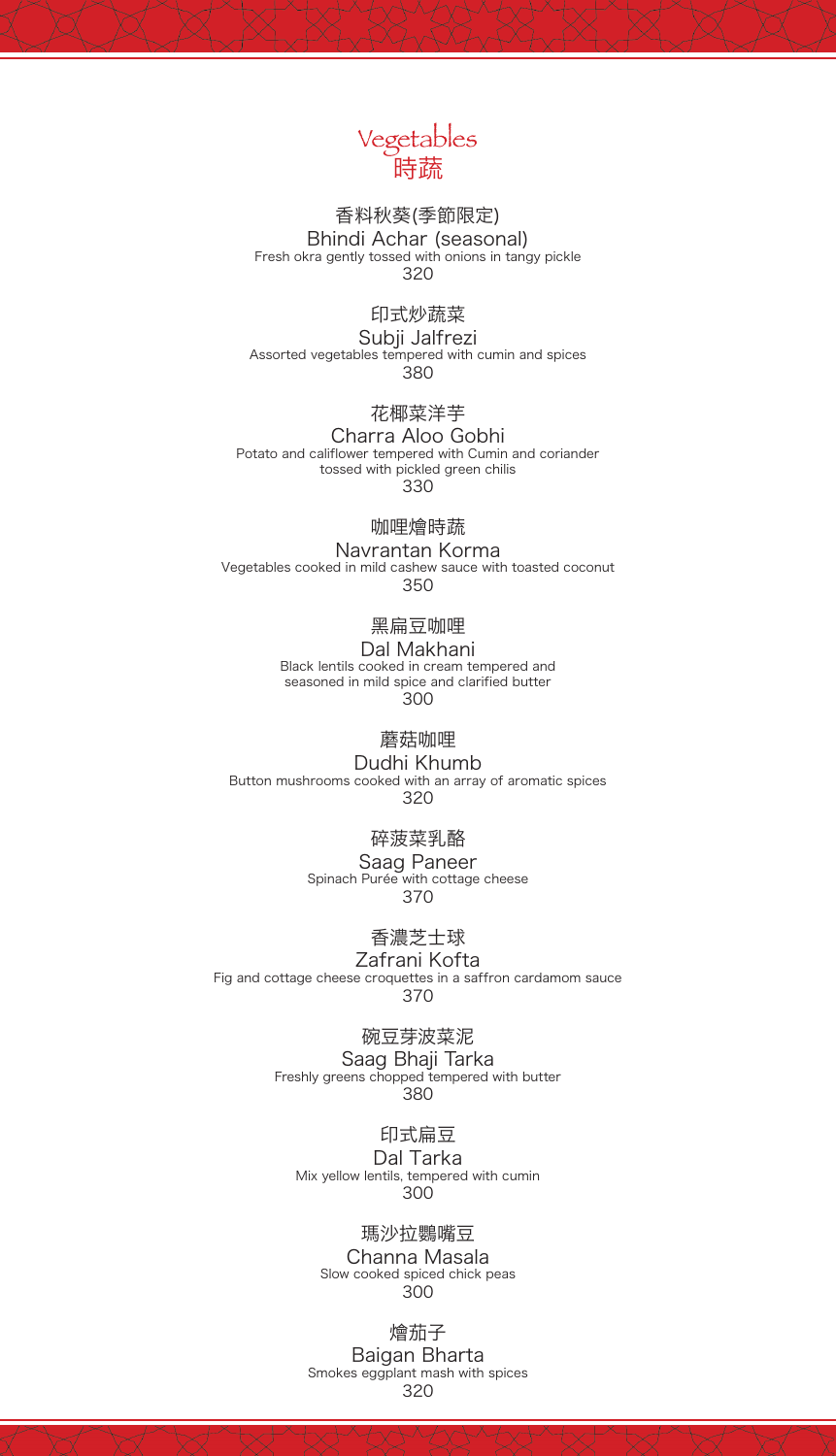# Traditional Indian Bread 印度烤餅

堅果烤餅 Kabuli Naan 120

庫喳烤餅 Bharva amritsari kulche (Potato/ Cottage Cheese/ Cheese) (馬鈴薯/乳酪/起司) 130

> 羊肉烤餅 Keema Kulche 140

洋蔥烤餅 Onion Naan 120

蒜味烤餅 Garlic Naan 90

奶油烤餅 Butter Naan 85

原味烤餅 Plain Naan 80

麥餅 Tawa Roti 90

#### 坦都千層餅 Tandoori Lacha Paratha Whole wheat layered bread baked in tandoor



#### 辣椒起司麥餅 Chili Cheese Paratha Whole wheat bread stuffed with cheese and jalapeno 130